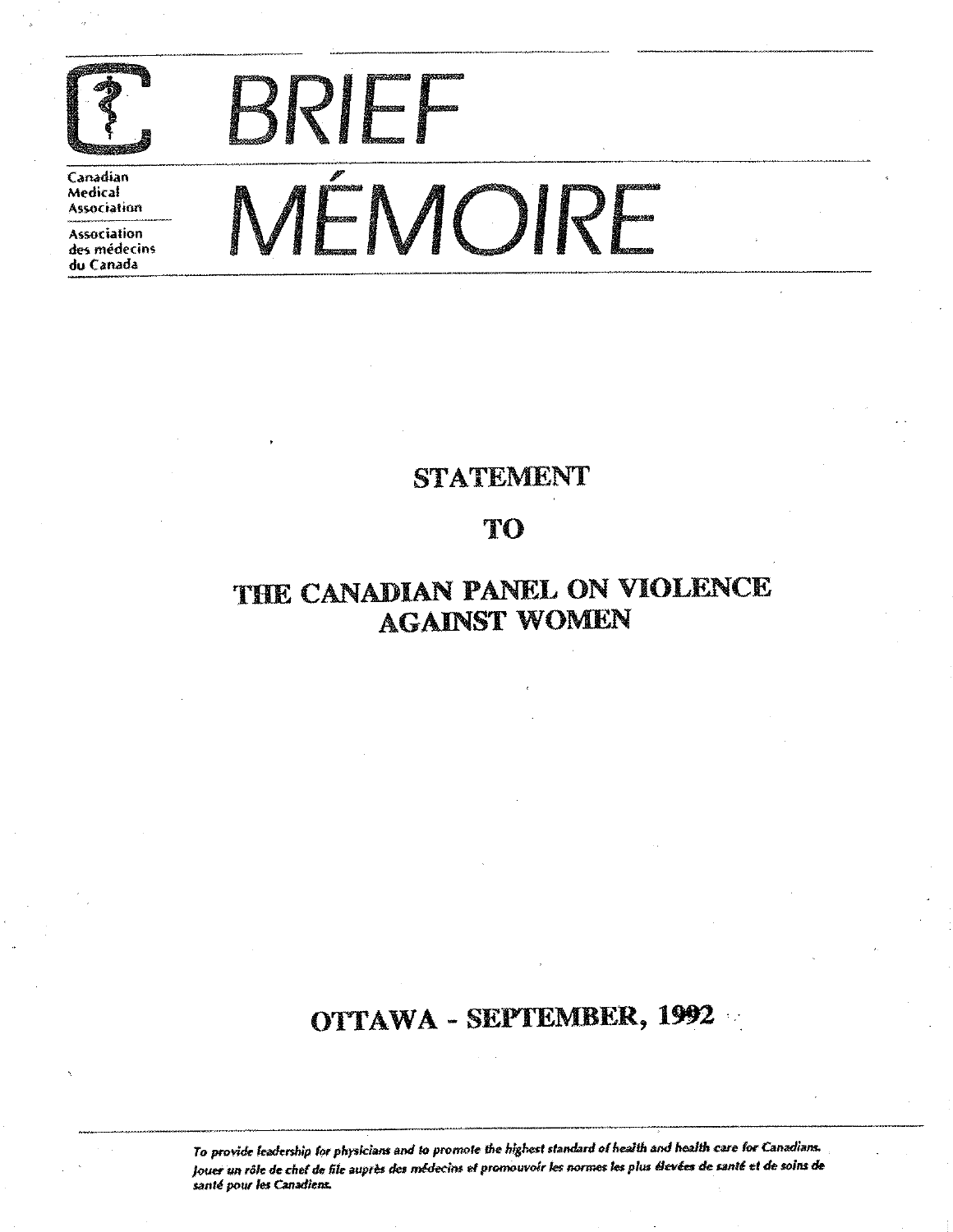The Canadian Medical Association (CMA) is a national voluntary professional organization representing approximately 46 000 physicians in Canada. As the voice of organized medicine in Canada, CMA's mission is to provide leadership for physicians and to promote the highest standard of health and health care for Canadians. On behalf of its members, the CMA strives to protect and improve the health of Canadians; preserve a high level of professional ethics; promote high-quality, cost-effective health care accessible to everyone; present the profession's views as effectively as possible to government and to the public; and, further the legitimate vested interests of the medical profession.

The CMA is pleased to have this opportunity to address the Canadian Panel on Violence Against Women. As a professional organization with a leadership role in societal issues affecting health, it is both appropriate and important for the CMA to be actively involved in addressing the problems associated with violence. The extremely high incidence of abuse, the associated severe physical, mental and psychological health problems and the significant role played by physicians in recognizing and caring for victims make this a priority for organized medicine.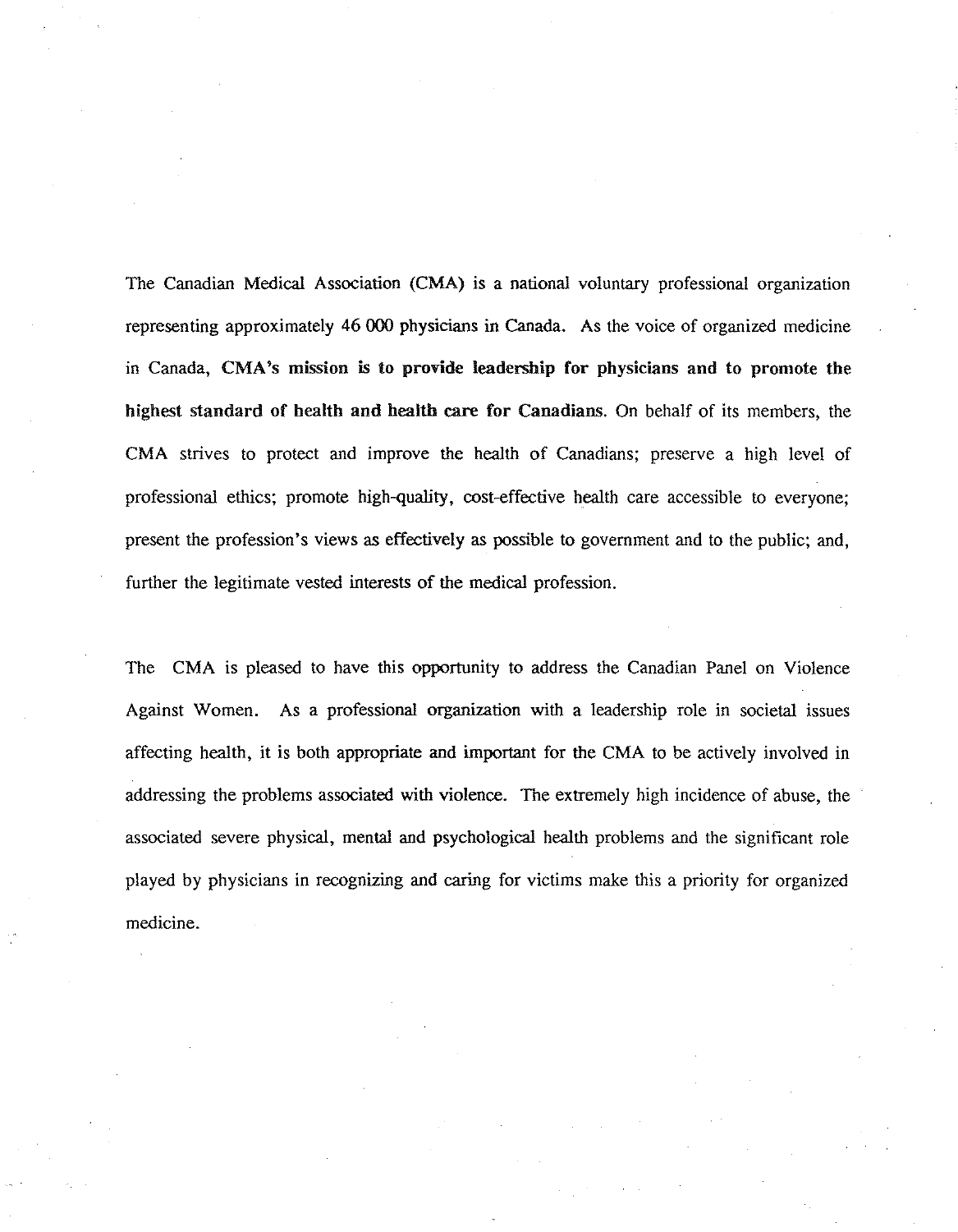The CMA has significant experience and expertise in this field. In 1984, the CMA General Council passed a resolution stating:

"That Health and Welfare Canada and the Provincial Ministries of Health and Education alert the Canadian public to the existence of family violence, including wife assault, child abuse, and elder abuse, and to the services available which respond to these problems, and

that organized medicine (through such vehicles as professional journals, newsletters, conferences and formal medical education) alert the physicians of Canada to the problem and

that all physicians learn **to** recognize the signs of family violence in their daily contact with patients and undertake the care and management of victims using available community resources."

(Resolution #84-47)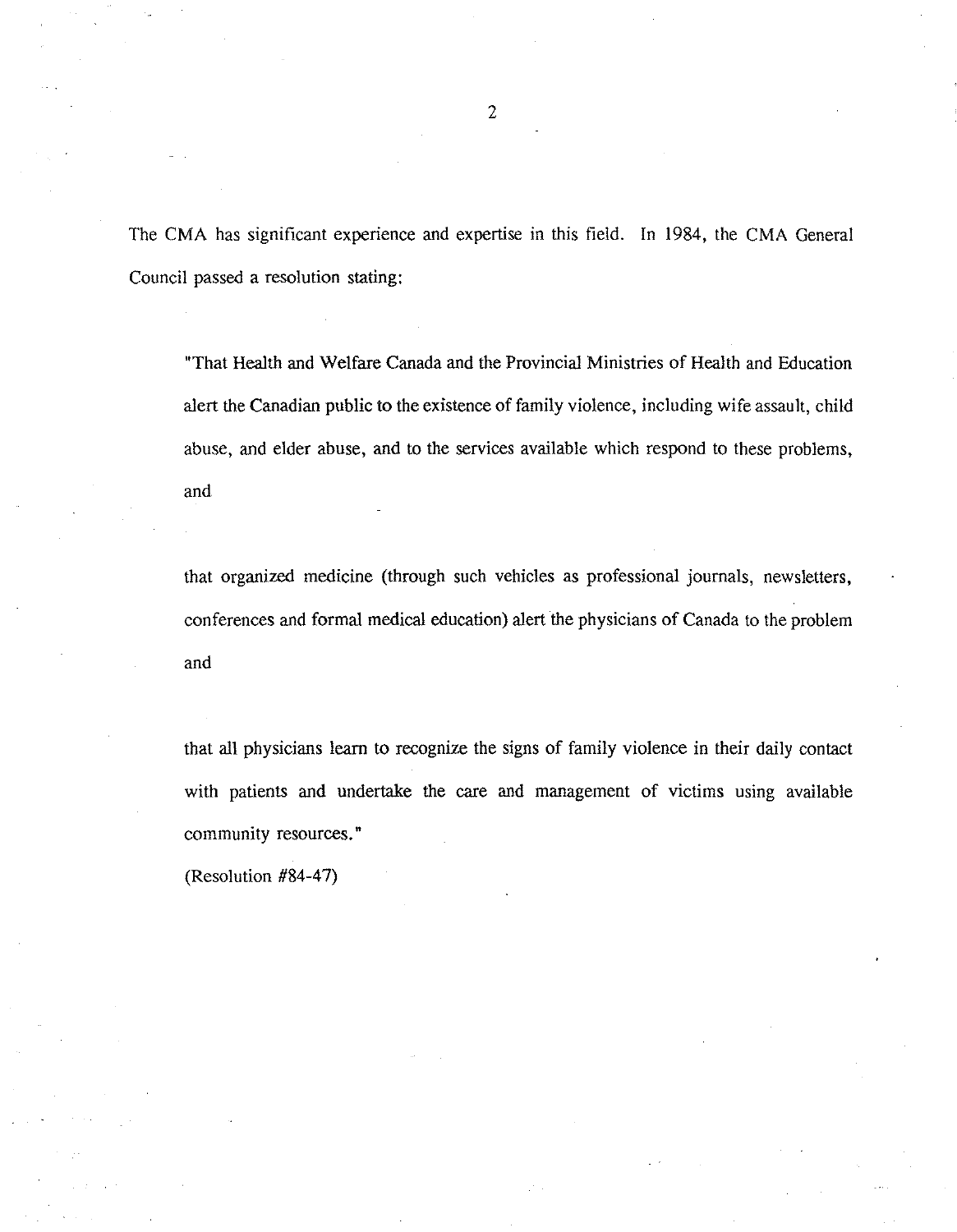The CMA calls the Panel's attention to four major areas of concern: Recognition and Treatment, Education and Training, Protocol Development and Research.

### 1. Recognition and Treatment:

Recognition includes acknowledging the existence and prevalence of abuse and identifying victims of violence. Violence against women is clearly a health issue and one that should be given a very high priority. Statistics indicate that nearly one in eight Canadian women will be subject to spousal violence in her lifetime and that one in five will be a victim of sexual assault. Violence against women is a major determinant of both short - and long-term health problems including traumatic injury, physical and psychological illnesses, alcohol/drug addiction and death. Furthermore, although it is critically important to recognize that abuse crosses all racial and socio-economic boundaries, there are strong indications that certain groups are particularly vulnerable to abusive acts (e.g., pregnant, disabled and elderly women).

Recognition includes acknowledging and understanding the social context within which violence occurs. Violence is not an isolated phenomenon, but is part of the much broader issue of societal abuse of women.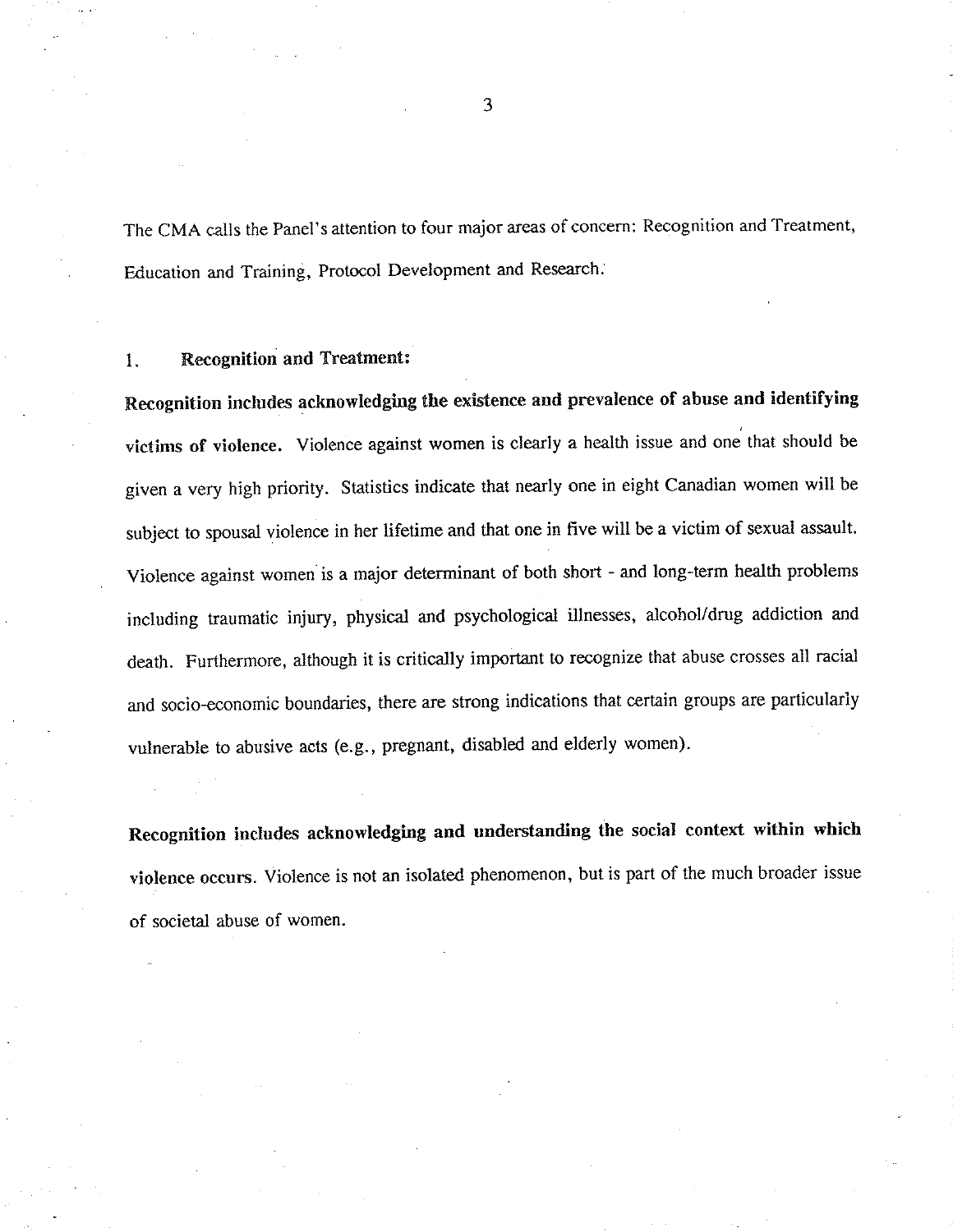Physicians are often the first point of contact for patients who have been abused physically, sexually, mentally and/or psychologically. They have a vital role to play in identifying victims and providing treatment and supportive intervention including appropriate referral. Abuse is not always readily apparent, however, and may go undetected for extended periods of time. Numerous studies have shown that both physicians and patients often fail to identify abuse as an underlying cause of symptoms. Such delays can result in devastating and sometimes fatal consequences for patients. Even in those cases where abuse is apparent, both physicians and patients often feel uncomfortable talking openly about the abuse and the circumstances surrounding it. It is the physician's role and responsibility to create a safe and supportive environment for the disclosure and discussion of abuse.

Furthermore, the lack of resources for support services or the lack of awareness of what services are available to provide immediate and follow-up care to patients in need may discourage physicians from acknowledging the existence of abuse and identifying victims. It is clear that improvement in the ability and the degree to which victims of abuse are recognized and given appropriate assistance by physicians and other caring professionals in a non-threatening environment is urgently required.

Individuals who are abused usually approach the health care system through primary contact with emergency departments or other primary care centres. The care available in such settings is acute, fragmented and episodic. Such settings are not appropriate for the victims of violence.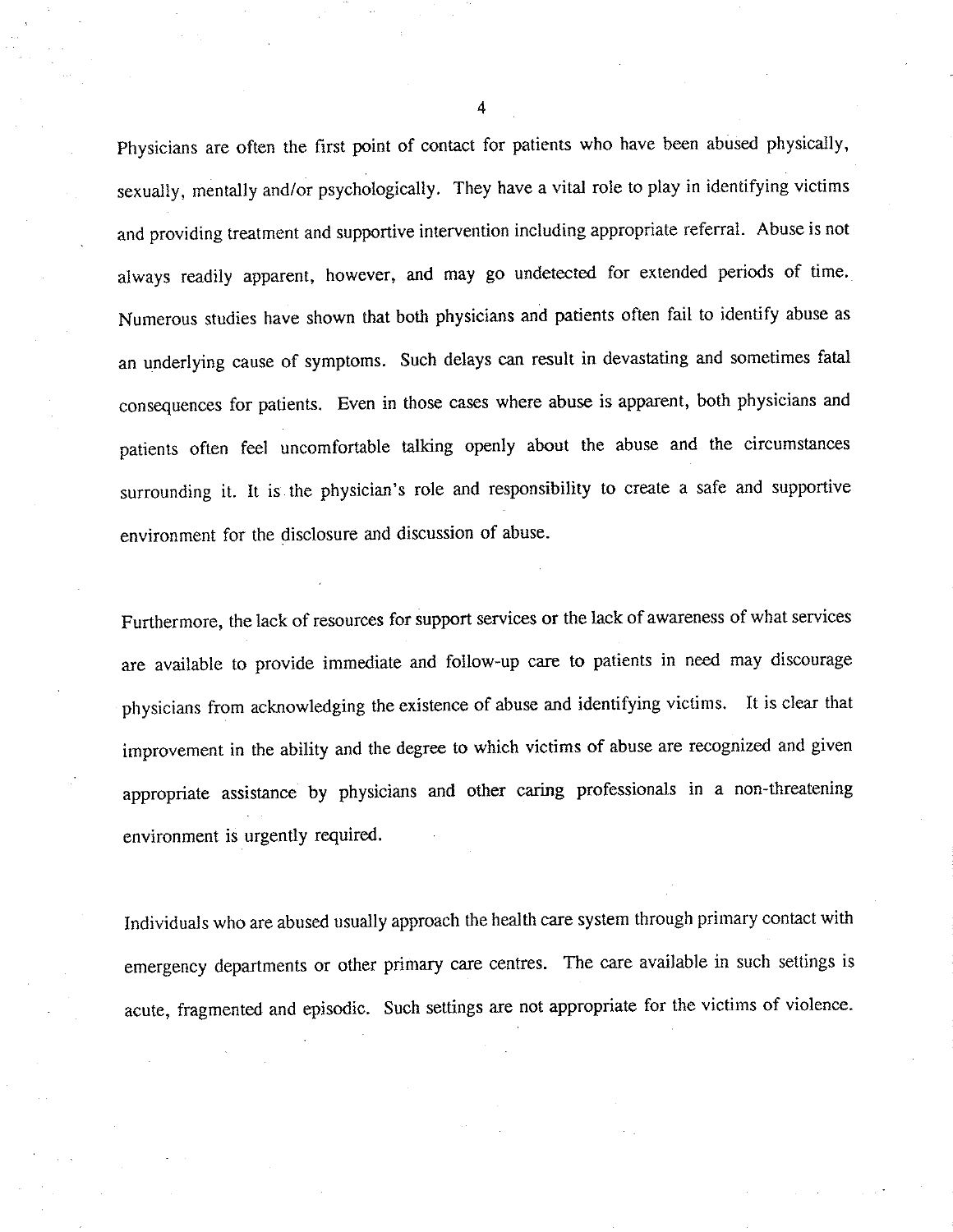The challenge that we, as physicians, recognize is to be able to provide access in a coordinated way to medical, social, legal and other support services that are essential for the victim of violence. This integration of services is essential at the point of initial recognition and contact. The CMA has been involved with eight other organizations in the Interdisciplinary Project on Domestic Violence (IPVD), the primary goal of which is to promote interdisciplinary co-operation in the recognition and management of domestic violence.

## 2. Education and Training:

The spectrum of abuse is complex; the victims are diverse; expertise in the field is developing. The current system of medical education neither provides health care personnel with the knowledge or skills nor does it foster the attitude to deal adequately with this issue. Some of CMA's divisions have played an active role in this area. For instance, the Ontario Medical Association has developed curriculum guidelines and medical management of wife abuse for undergraduate medical students. It is important that there be more involvement by relevant medical groups in developing educational and training programs and more commitment from medical educators to integrate these programs and resources into the curriculum.

**Programs must be developed and instituted at all levels of medical education** in **order that physicians can gain the requisite knowledge and skills and be sensitive to the diversity of victims of violence.**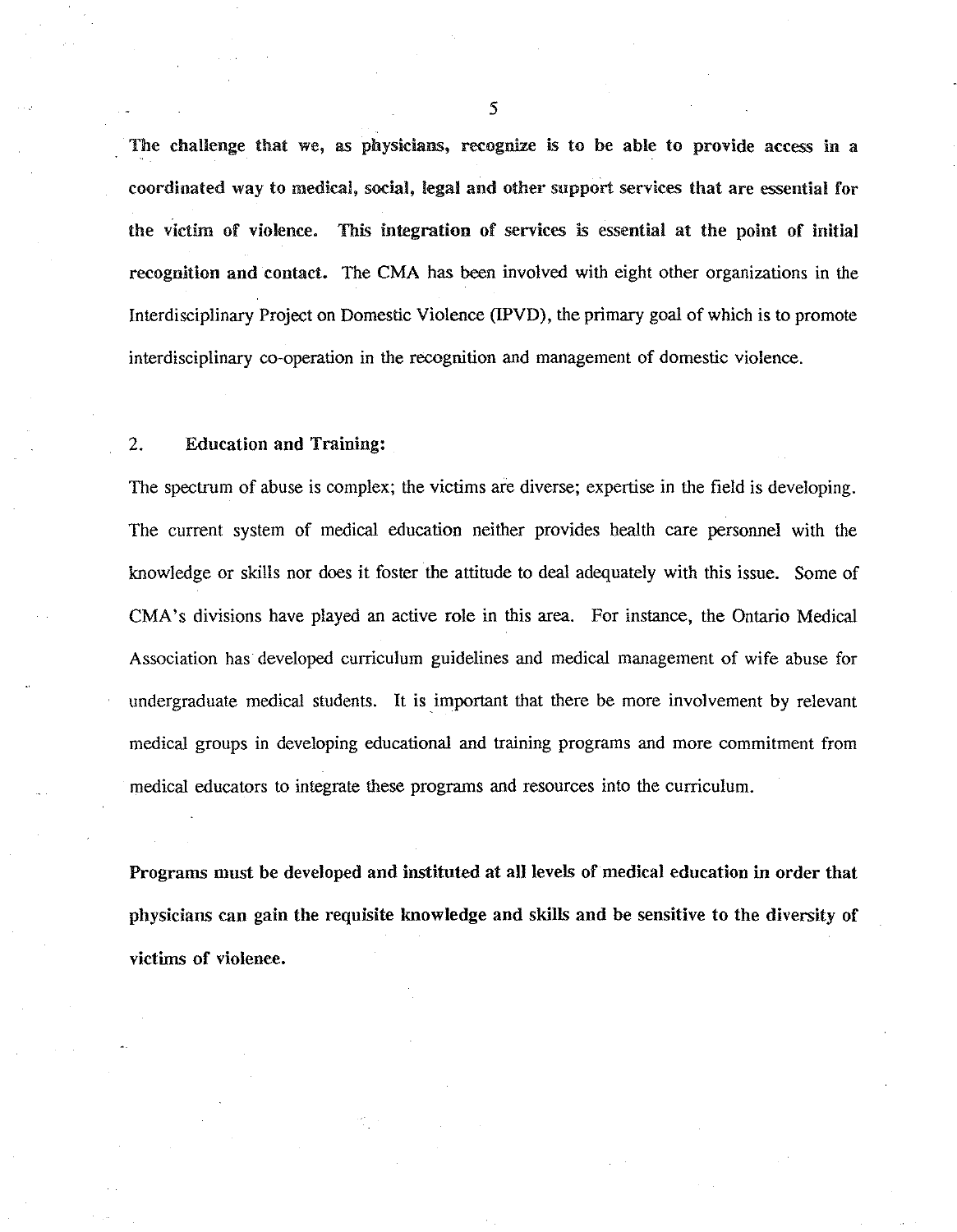The CMA believes that the educational programs must result in:

- \I> understanding of the health consequences of violence;
- @ development of effective communication skills; and,
- @ understanding of the social context in which violence occurs.

Understanding of the social context in which violence occurs will require an examination of the values and attitudes that persist in our society, including a close consideration of the concepts of gender role socialization, sexuality and power. This is required in order to dispel the pervasive societal misconceptions held by physicians and others which act as barriers to an effective and supportive medical response to patients suffering the effects of violence.

### 3. **Development of Protocols:**

The CMA recognizes the need for more effective management and treatment of the spectrum of problems associated with violence against women. **Health care facilities, professional organizations and other relevant groups are challenged to formulate educational and policy protocols for integrated and collaborative approaches to dealing with prevention of abuse**  and the management of victims **of** violence.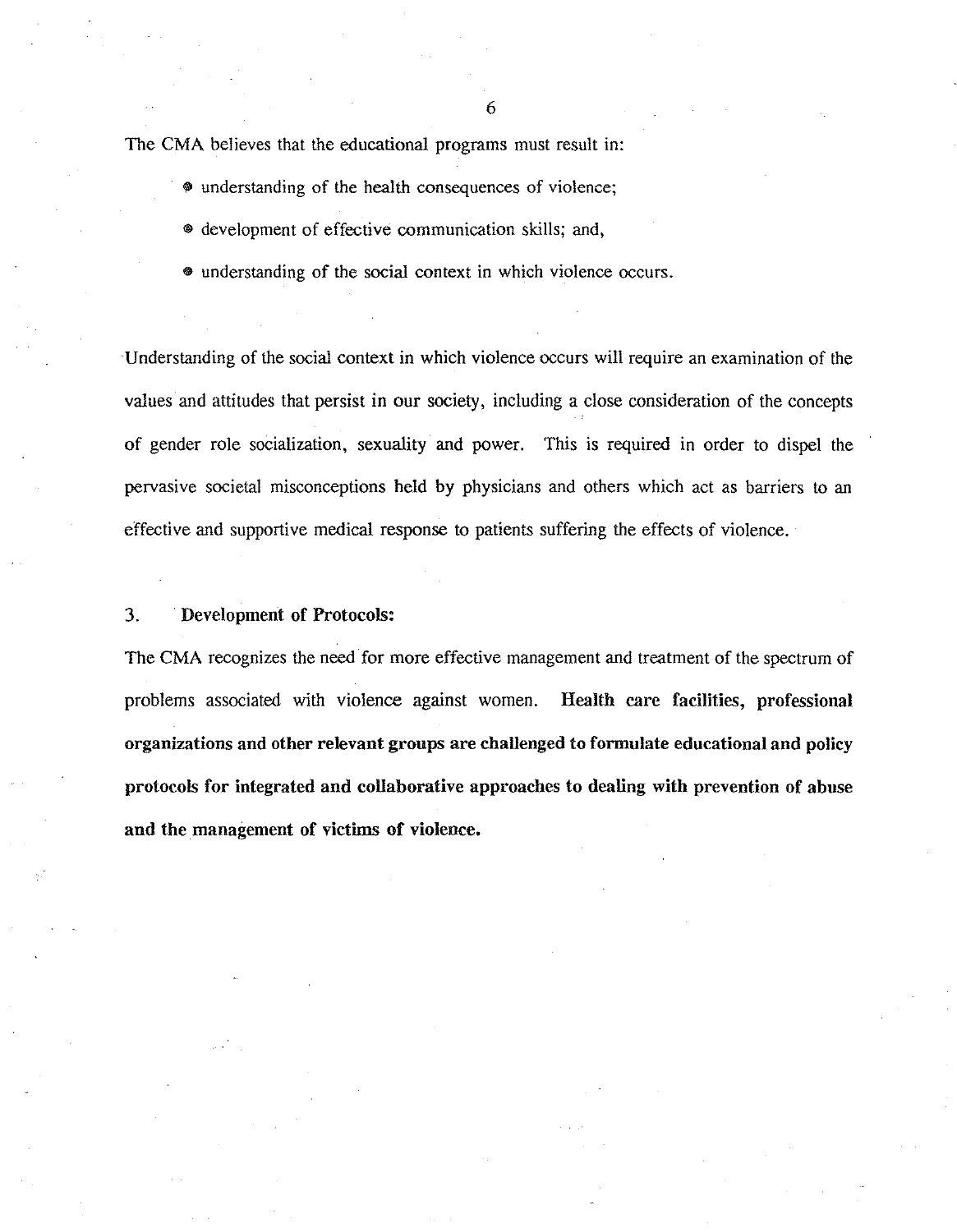The CMA and a number of its divisions have been active in this area:

• In 1985, the CMA prepared and published *Family Violence: Guidelines for Recognition and Management* (Ghent, W.R., Da Sylva, N.P., Farren, M.E.), which dealt with the signs and symptoms, assessment and management, referral assistance and medical records with respect to wife battering, child abuse and abuse of the elderly;

• The Ontario Medical Association published *Repons on Wife Assault* in January 1991. This document, endorsed by the CMA, examines the problem of wife assault from a medical perspective and outlines approaches to treatment of the male batterer and his family;

•The Medical Society of Nova Scotia has developed a handbook entitled *Wife Abuse: A Handbook for Physicians,* advising on the identification and management of cases involving the battering of women;

• The New Brunswick Medical Society has produced a series of discussion papers on violence and in conjunction with that province's Advisory Council on the Status of Women, has produced a graphic poster depicting physical assault on pregnant women as a way of urging physicians to be alert for signs of violence against women;